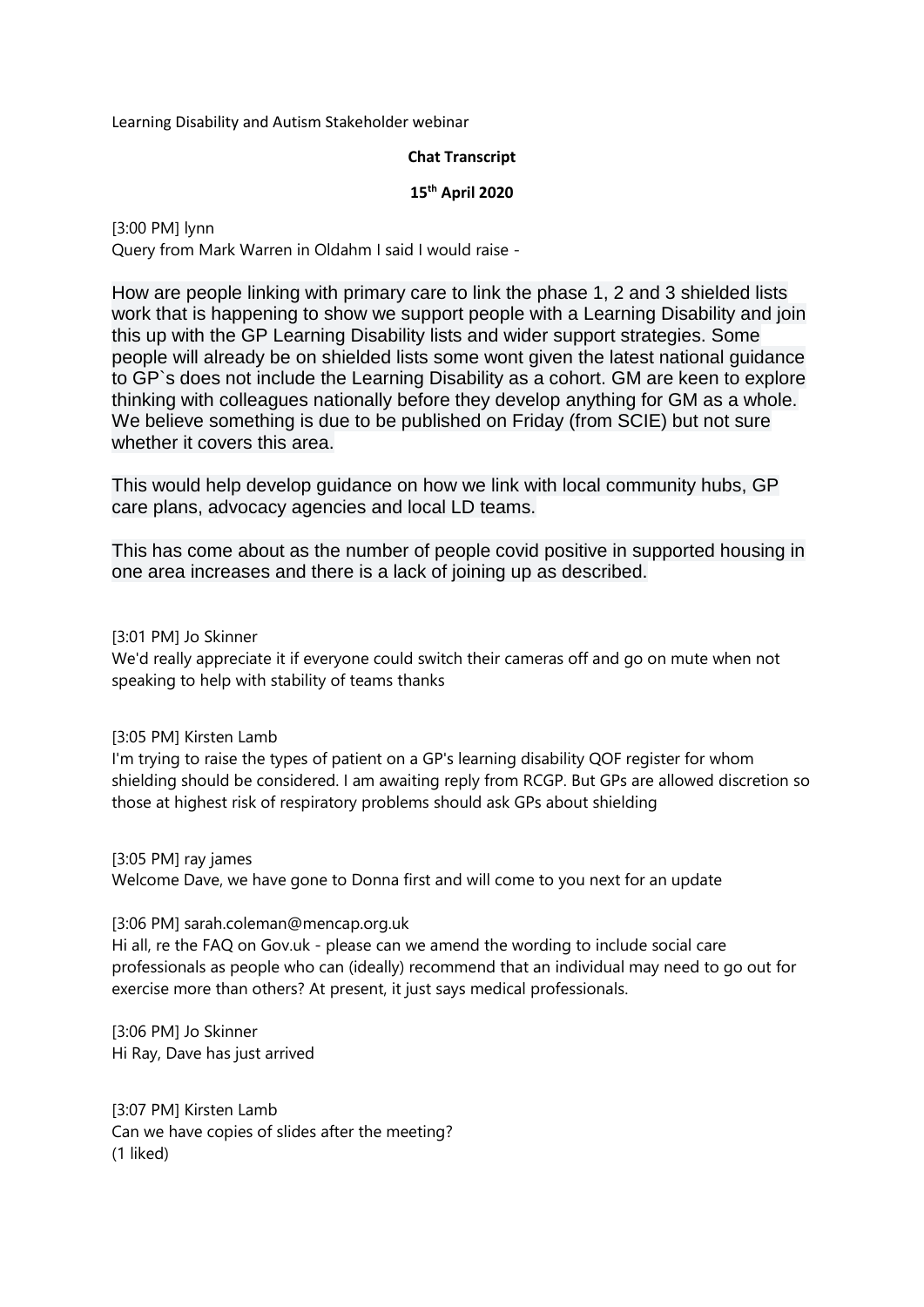[3:07 PM] Jo Skinner Kirsten Lamb yes of course

[3:08 PM] Kirsten Lamb

The more information we can glean from data the better - especially around what constitutes higher Covid risk

[3:08 PM] vivien@thecbf.org.uk

We are publishing a resource for families whose relatives have to go into hospital and advising them to contact the LD nurses (where hospitals have them). Is there a national network- are they collecting data and issues and reporting them so they can be addressed? They would seem to be a good resource and source of intelligence.

[3:08 PM] lynn

Do we have data about the numbers of people leaving hospital well following a positive diagnosis and period of illness? Tameside General Hospital shared a story that was really positively received (1 liked)

[3:08 PM] sarah.coleman@mencap.org.uk Re the data, is there any intention/value in working with the team at Guys/St Thomas who are working with the COVID-19 symptom tracker I wonder?

[3:08 PM] Kirsten Lamb Donna - thanks for really looking at data

[3:08 PM] Samantha Clark Great to hear data is next on the list & there's a plan

[3:08 PM] sarah.coleman@mencap.org.uk Agreed

[3:09 PM] Donna Glover Lynn - can you share the Tameside information with me?

[3:10 PM] Samantha Clark Large & small & Direct payment employers are still telling us PPE is not reaching them or a horror to source. Lots of stress & worry for people

[3:10 PM] Julie Newcombe Any idea of rough timing on the social care plan?

# **Hyperlinks included – cannot copy into transcript. Will be included in FAQs and on the Futures platform**

[3:15 PM] Kirsten Lamb thanks Donna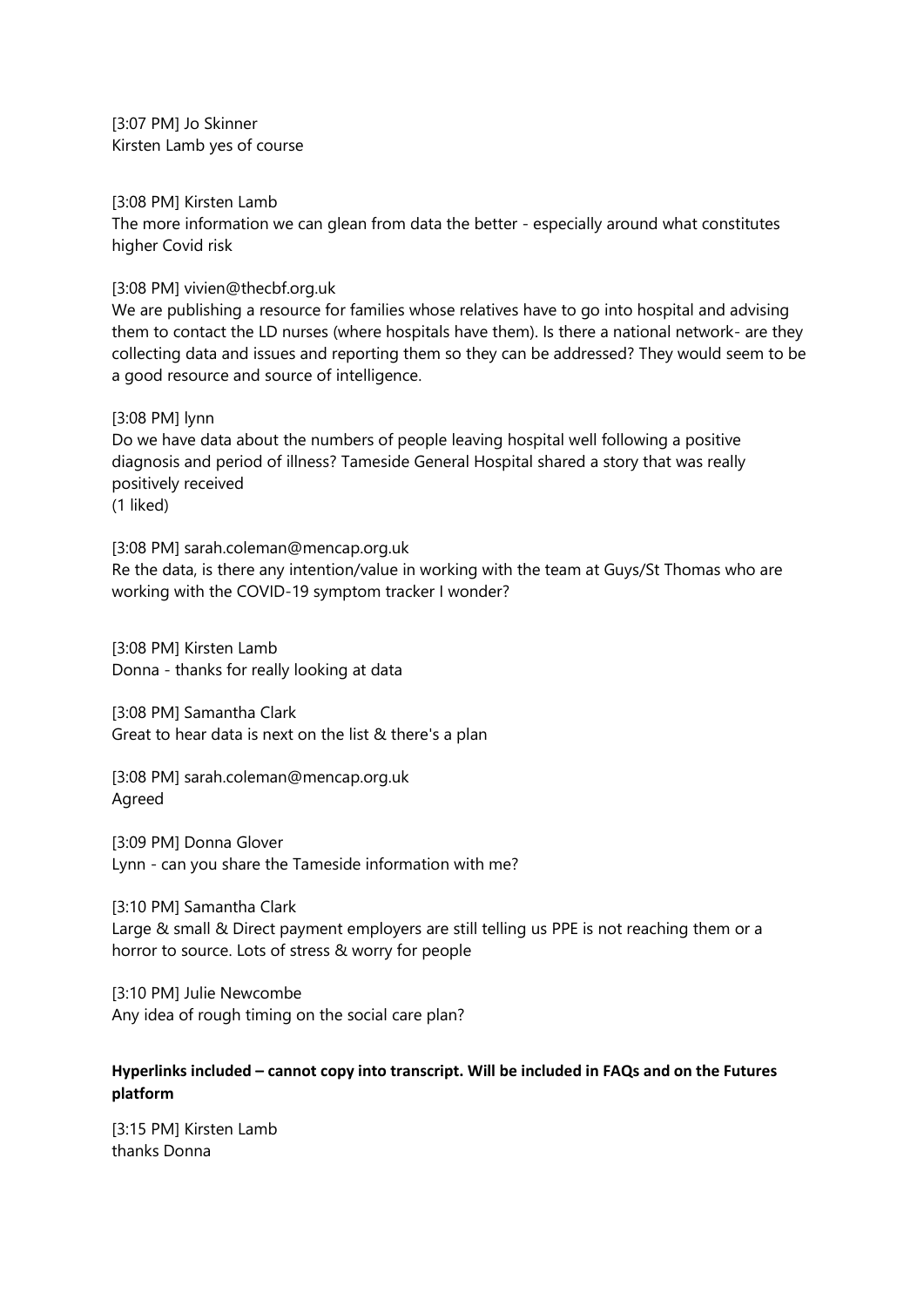[3:15 PM] vivien@thecbf.org.uk

new DNR related issue..... we have heard that a new phrase is appearing on records... "not for escalation" - i.e. no access to ICU. This was challenged successfully by a LD nurse...

[3:15 PM] Dave Nuttall @Sam - re PPE for DP employers - will pick this up with colleagues after this call if you have any examples you can share?

[3:16 PM] Dave Nuttall @Julie - social care plan imminent - I was expecting it today but haven't had an update on it today.... so will need to confirm.

[3:16 PM] Julie Newcombe Thanks Dave

[3:16 PM] Samantha Clark We've had providers members tell us stories of people leaving hospital with a DNAR on their discharge. The hospital responded positively when challenged but we are concerned about wider system response staying the same in that trust or team

[3:18 PM] vivien@thecbf.org.uk yes, Sam- we need to ensure that everyone has access to someone who can support to challenge!

[3:19 PM] Julie Newcombe Roger is that 24/7 visiting?

[3:19 PM] Dr Karen Dodd Roger, please can we have a copy of the guidance re visiting so I can circulate it to the LD Senate (1 liked)

[3:19 PM] ray james Query from Mark Warren in Oldahm I said I would raise -

How are people linking with primary care to link the phase 1, 2 and 3 shielded lists work that is happening to show we support people with a Learning Disability and join this up with the GP Learning Disability lists and wider support strategies. Some people will already be on shielded lists some wont given the latest national guidance to GP`s does not include the Learning Disability as a cohort. GM are keen to explore thinking with colleagues nationally before they develop anything for GM as a whole. We believe something is due to be published on Friday (from SCIE) but not sure whether it covers this area.

This would help develop guidance on how we link with local community hubs, GP care plans, advocacy agencies and local LD teams.

This has come about as the number of people covid positive in supported housing in one area increases and there is a lack of joining up as described.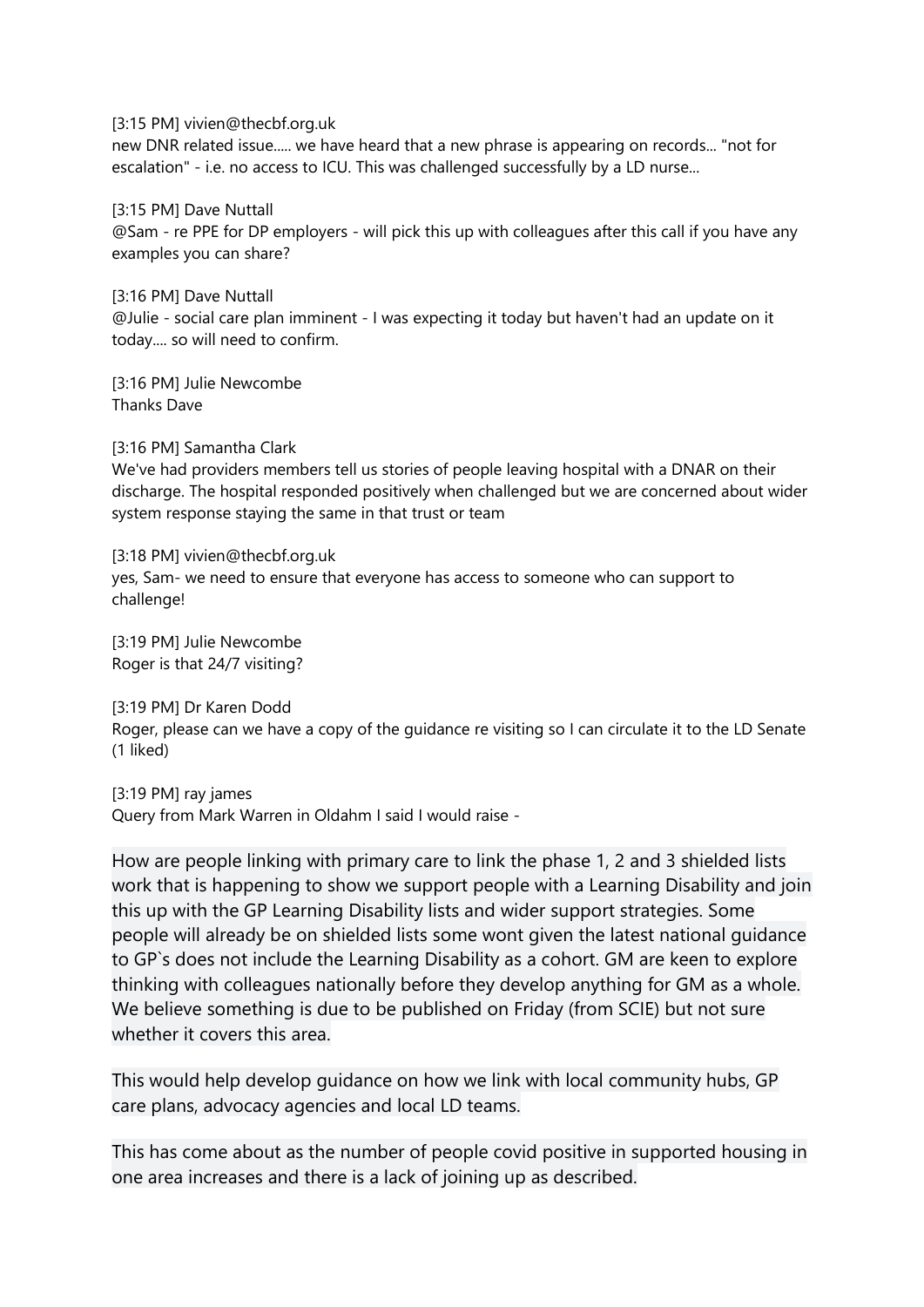[3:20 PM] vivien@thecbf.org.uk

We have legal FAQ resource on our website that has lawyers answers to families questions about a range of things including DNARs and restrictions on visiting (1 liked)

[3:20 PM] lynn Visiting daily video update we produced this week Roger Banks <https://www.youtube.com/watch?v=fTYWH2aDuPY> (1 liked)

[3:20 PM] Roger Banks [https://www.england.nhs.uk/coronavirus/wp-content/uploads/sites/52/2020/03/C0030\\_Visitor-](https://www.england.nhs.uk/coronavirus/wp-content/uploads/sites/52/2020/03/C0030_Visitor-Guidance_8-April-2020.pdf)[Guidance\\_8-April-2020.pdf](https://www.england.nhs.uk/coronavirus/wp-content/uploads/sites/52/2020/03/C0030_Visitor-Guidance_8-April-2020.pdf)

[3:21 PM] Roger Banks Thanks Lynn - will look at after this

[3:21 PM] Jo Skinner Sarah Coleman we'll include that in the FAQs

[3:22 PM] Donna Glover

We're sending out a weekly learning disabilities focussed Coronavirus update bulletin from PHE if you're not already getting it you can [sign up](https://public.govdelivery.com/accounts/UKHPA/subscribers/new)

[3:22 PM] Dr Karen Dodd Roger - thanks

[3:23 PM] Kirsten Lamb I've commented to the SCIE guidance about shielding

[3:25 PM] Kirsten Lamb

One of the really difficult issues is that we don't really know who is at highest risk. However, given that 40% of LD deaths in LeDeR we need to consider high resp risk. I'm trying to focus on aspiration pneumonia risk, poor postural control, extreme scoliosis, PEG and NG feeding

[3:25 PM] sarah.coleman@mencap.org.uk

As you know we are seeing repeated examples of evidence that messaging is not getting through to all practitioners. What alternative routes are there to make sure the very top line messages about use of the CFS and DNACPRs get through? I have been wondering about using SCRs for example. Would it be appropriate for a safety alert? Any other ideas? [3:26 PM] lynn

thanks ray james Dave Nuttall will share back with Mark and GM and suggest they connect for support to develop guidance

[3:27 PM] sarah.coleman@mencap.org.uk Thanks Jo. @Donna Glover can we include a note in the FAQ on gov.uk too?

[3:27 PM] Donna Glover

Kirsten Lamb - agree very difficult. And shielding is a big ask that isolates people.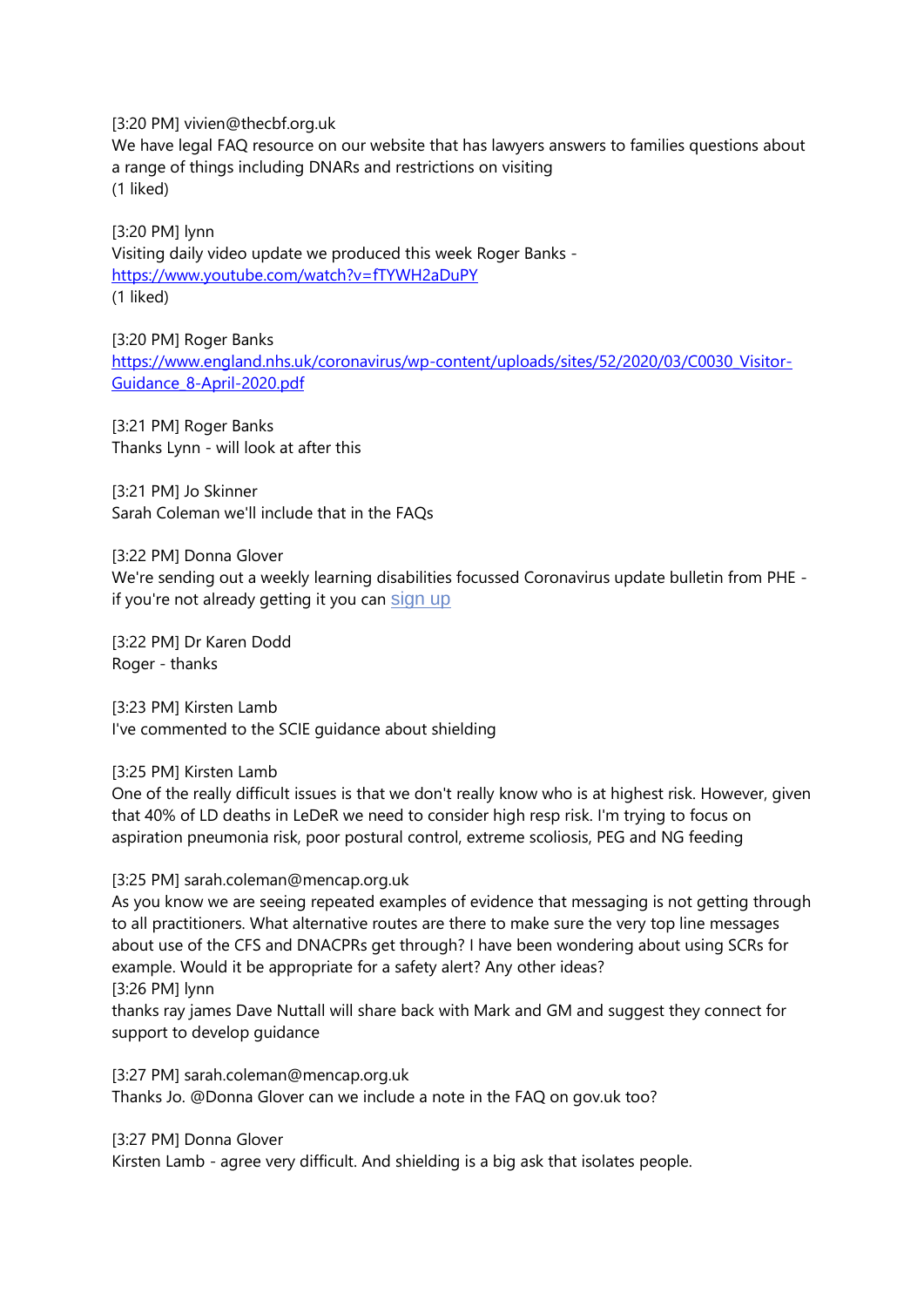### [3:27 PM] Roger Banks

With regard to people being discharged from hospital - there is guidance currently being drafted (is open on my laptop!) about the processes for discharge from Intensive Care Units and what the necessary step down facilities and processes may be. Will ensure that comments about ensuring people are informed about their conditions and prognosis

[3:28 PM] Kirsten Lamb thanks Roger - can you share the link?

[3:29 PM] Kirsten Lamb Herts is developing a proactive plan to try monitor those on risk of admission register to prevent behaviour escalation (1 liked)

[3:30 PM] Ben Briggs Roger Banks would it be possible to have sight of the draft guidance please?

[3:30 PM] vivien@thecbf.org.uk

What alternatives are being offered to medication?

[3:35 PM] Kath Bromfield

I spoke to our local police who weren't aware of the guidance on exercise. Can we encourage it being filtered down.

### [3:35 PM] b.higgins@bild.org.uk

Building on Ashok's point (and Roger's response) we are hearing about increases in other restrictive practices as well as medication. The RRN is looking to develop guidance and a series of webinars on topics such as promoting minimal necessary restrictions in a time of increased restrictions (due to infection control). Ray/Roger - I will email you further info. (2 liked)

[3:35 PM] vivien@thecbf.org.uk we aksed last week for the guidance to be proactively shared with police....

# [3:36 PM] phillippa.ashcroft@voiceability.org

Claire - are you aware of areas that may not formally be bringing in the easements but by their decisions are inadvertently. We are seeing a lot of this where SW are making the decisions but it is not seemingly a whole LA decision to move to easements. What is LGA doing to cascade info? Thanks

### [3:36 PM] ray james

My understanding is that the guidance has been shared with the police but again your help in ensuring it reaches everyone and is followed is appreciated

# [3:37 PM] vivien@thecbf.org.uk

we are worried about inpatient services becoming more closed- especially as CQC inspections are reduced and external; people (e.g. families) are not allowed in. Big risk of more restrictive interventions....

[3:37 PM] lynn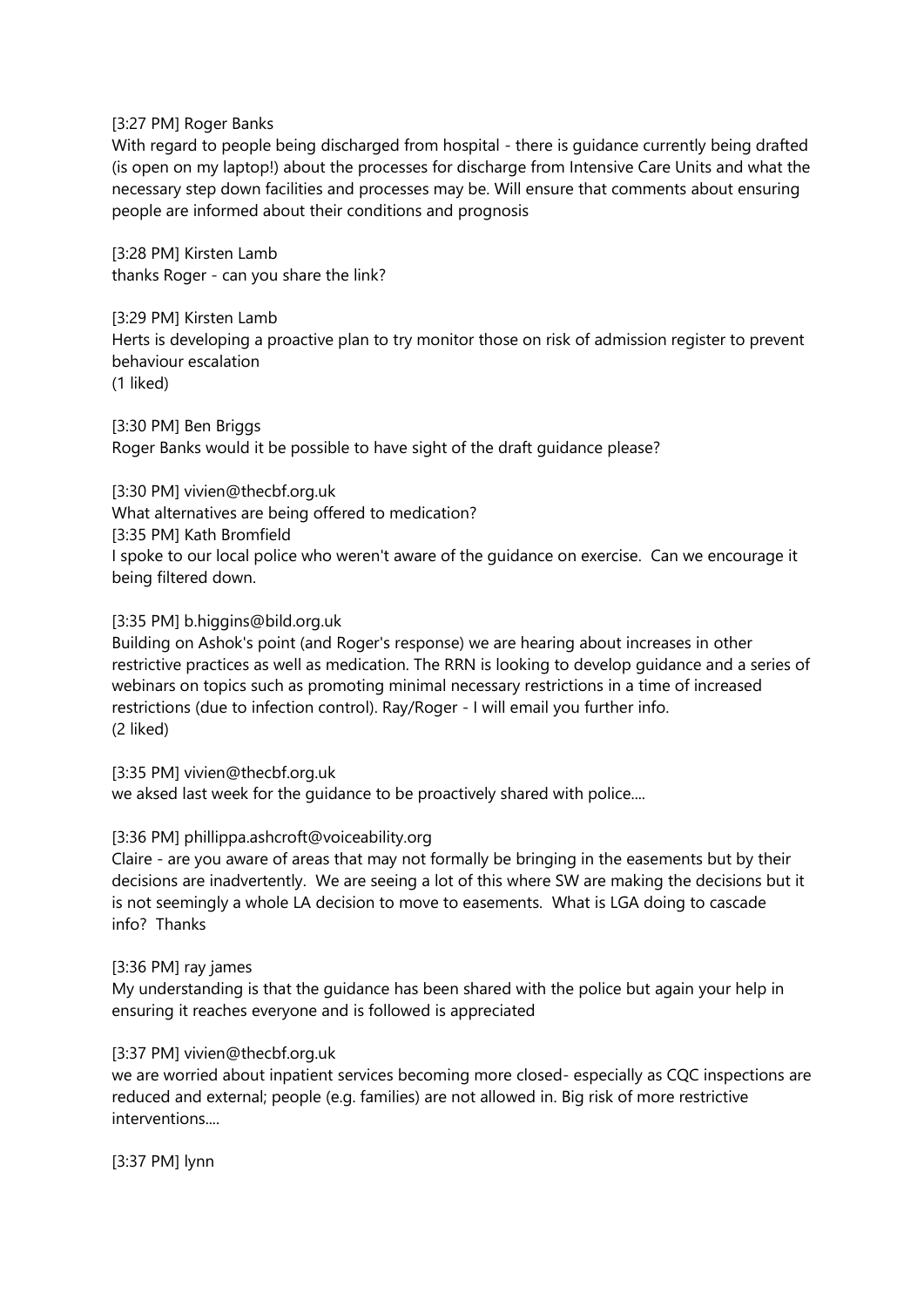Contact with families who have been had a letter from their care provider stating that 'if he needed to go into hospital, no support worker would be able to go with him.' The visitor guidance needs widely sharing

[3:39 PM] Julie Newcombe Agreed Viv. Some very frightened families especially where there is Covid in the hospital.

## [3:39 PM] vivien@thecbf.org.uk

i commented earlier about the potential role of LD liaisonn nurses here- they should be a resource we use better!

### [3:39 PM] phillippa.ashcroft@voiceability.org

Really helpful Claire - thanks. Could we as a third sector help to get these to the grass roots too? Could you share your bulletins wider to the vol sector and other stakeholders? Thanks

### [3:40 PM] b.higgins@bild.org.uk

As well as risk of increased restrictions in inpatient services there is also a risk of increased admissions due to increased stress and anxiety levels (and resulting challenging behaviour as Jim mentions)

### [3:40 PM] Mrunal

Issues being raised by parent carers: 1. Different definitions of vulnerable; 2. Unconscious implementation of easements - even though some of them have not yet been invoked; 3. Need joined up co-ordination of priorities across health, social care and education services (e.g. understanding the risks given the tiny proportion of children in school - only 1.5%!); 4 Coproduction (either individual or strategic) should not stop in this period

### [3:42 PM] Claire Bruin

Philippa thanks I'll double check that it's OK to send bulletins out through our networks - we'd probably use LGA colleagues in the Regions and ADASS regional networks to do this.

### [3:42 PM] ray james

Thanks Mrunal, if anybody does want to share key updates here in chat please do.

### [3:43 PM] Julie Newcombe

Is there anything that could be done to make it easier for those caring for loved ones at home who aren't on the shielded list? Eg getting shopping slots, meds delivered,

### [3:43 PM] vivien@thecbf.org.uk

We should not be surprised that challenging behaviours are increasing when routines are so disrupted! we should be focusing on what we can do proactively to support people, to support staff and providers so that the persons distress is minimized rather than reaching for powerful medication

# [3:43 PM] phillippa.ashcroft@voiceability.org

Ray, a mis-understanding amongst many LAs that independent advocacy is no longer available because of the Coronavirus Act. The duties to appoint advocates under the Care Act, Mental Capacity Act and Mental Health Act are not affected. Advocacy providers should be receiving referrals and have adapted our practices given the Covid-19 circumstances. Many thanks.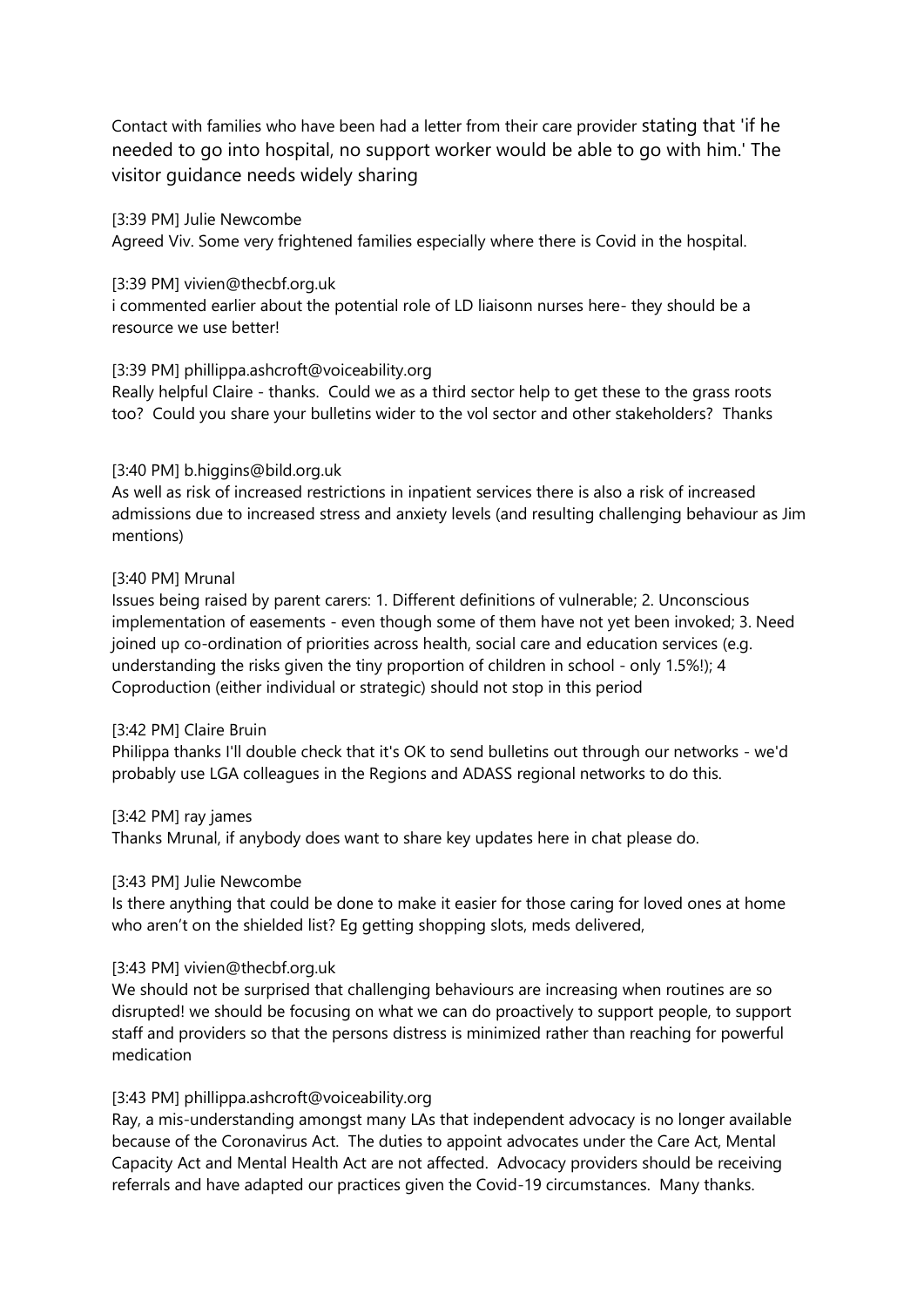(1 liked)

[3:43 PM] Kath Bromfield everyone may have post traumatic stress. People who have less control than we do, parent/carers and staff.

[3:44 PM] lynn Trauma support

[3:45 PM] Dr Karen Dodd The LD Senate included some guidance on Trauma in the guidance that we published [https://www.bild.org.uk/wp-content/uploads/2020/03/LD-Senate-Coronavirus](https://www.bild.org.uk/wp-content/uploads/2020/03/LD-Senate-Coronavirus-resources-for-use-by-families-27.3.2020.pdf)[resources-for-use-by-families-27.3.2020.pdf](https://www.bild.org.uk/wp-content/uploads/2020/03/LD-Senate-Coronavirus-resources-for-use-by-families-27.3.2020.pdf)

[3:46 PM] Julie Newcombe Support on the ground seems to be an issue.

[3:47 PM] lynn I agree Viv staff working in keyworking roles will need trauma support too that can be planned for

[3:47 PM] Mrunal The main thing is co-ordinated leadership across govt. / national agencies. E.g. understanding the cross system implications of easements

[3:47 PM] Samantha Clark Mental health, well being & trauma - planning for the iimpact of this & recovery (1 liked)

[3:47 PM] Donna Glover @sam I'd like to see the models that are working

[3:47 PM] Salli Midgley hi, we are currently developing plans with the restraint reduction network to better support providers in this time and avoid restrictions - key areas that are in discussion are

[3:47 PM] Roger Banks I will pick up Ashok's point about alternatives to medication with colleagues in the team and the professional senate, Viv, Ben and others - see how we can focus resources and disseminate widely - and in primary care

[3:47 PM] Samantha Clark Donna will e mail you as only got as a doc

[3:47 PM] Donna Glover @sam fab thanks

[3:48 PM] Dr Karen Dodd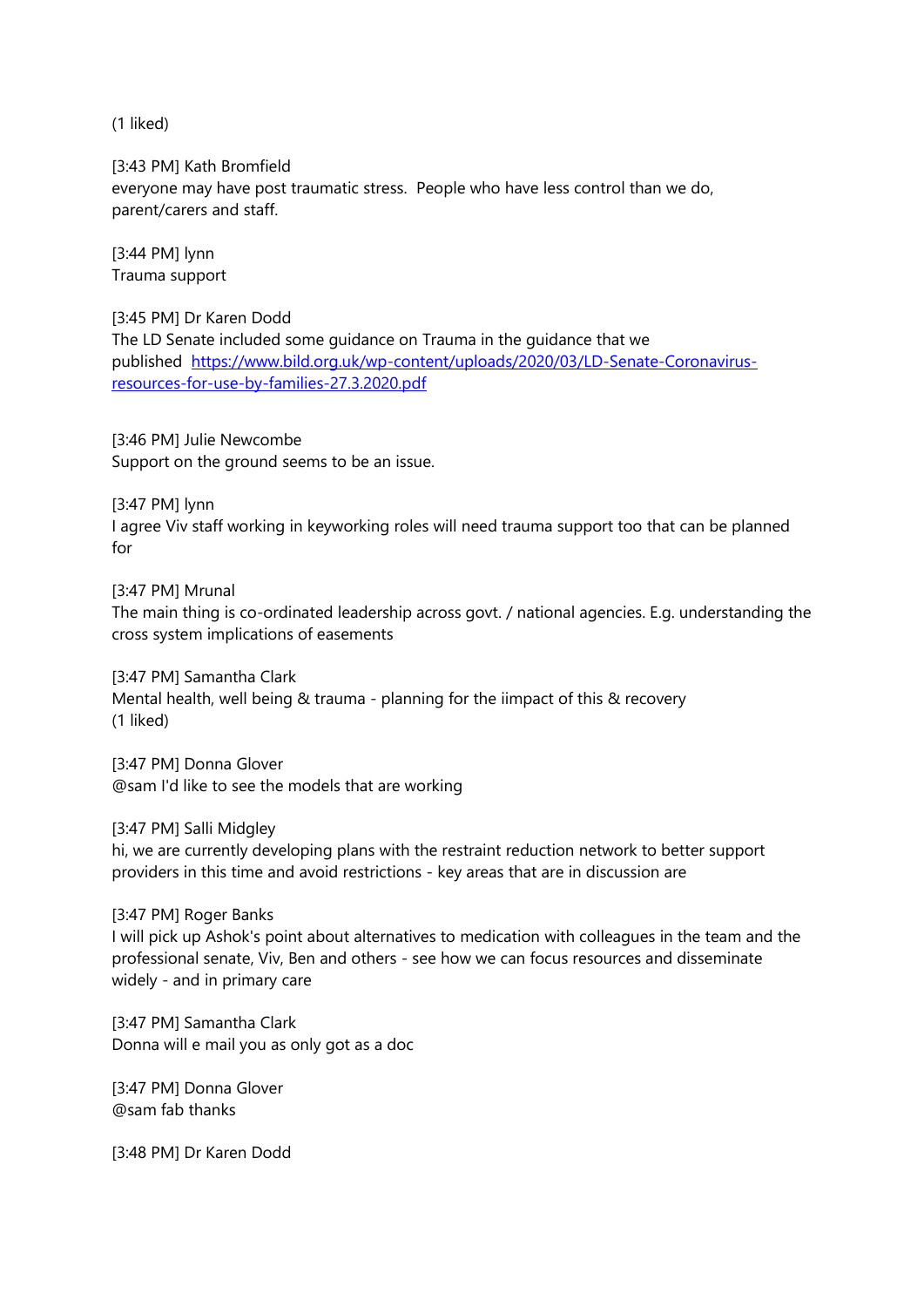In our Trust we are developing some very short videos both for people with learning disabilities and for families/ staff. The first 2 are nearly ready - one on coronavirus and one on what is social distancing for people with learning disabilities

[3:48 PM] Donna Glover @karen - keen to see these when ready, we'll share

[3:48 PM] Samantha Clark We love lYnn's committment to hosting the big party as well as all the videos

[3:48 PM] lynn Support on info - telling people they are positive particularly if they have lost someone to the virus

[3:49 PM] Dr Karen Dodd @donna - will do

[3:49 PM] Kath Bromfield any excuse for a party hehe

### [3:49 PM] Jon Spiers

To add to Jim and Kath's points, the issue of PTSD/wider mental health issues post-lockdown for autistic people, those with learning disability and their families is likely to be acute. Research evidence from previous pandemics strongly indicates a high risk of post-event MH issues for everyone - and we're all aware of the pre-existing higher risk for our beneficiaries before this happened. This should be an urgent priority for both research and services planning as lockdown eases.

[3:50 PM] Donna Glover @jon I will share that with my mental health colleagues in PHE, if that's okay?

[3:50 PM] Jon Spiers Absolutely

We are beginning to plan with our IAPT colleagues some more groups for people with LD post the virus - we already run wellbeing groups jointly with IAPT - so this will be an extension to that work

[3:51 PM] Mrunal I can bring my guitar to next week's meeting... (2 liked)

[3:51 PM] b.higgins@bild.org.uk

Jon Spiers ray james- It would be helpful to have a discussion next week regarding planning for post lock-down

[3:51 PM] lynn

Sam Clark - how big will NWRF21 and the 3 National Self-Advocacy Conference be when it happens to celebrate all coming through this and all the missed birthdays ....